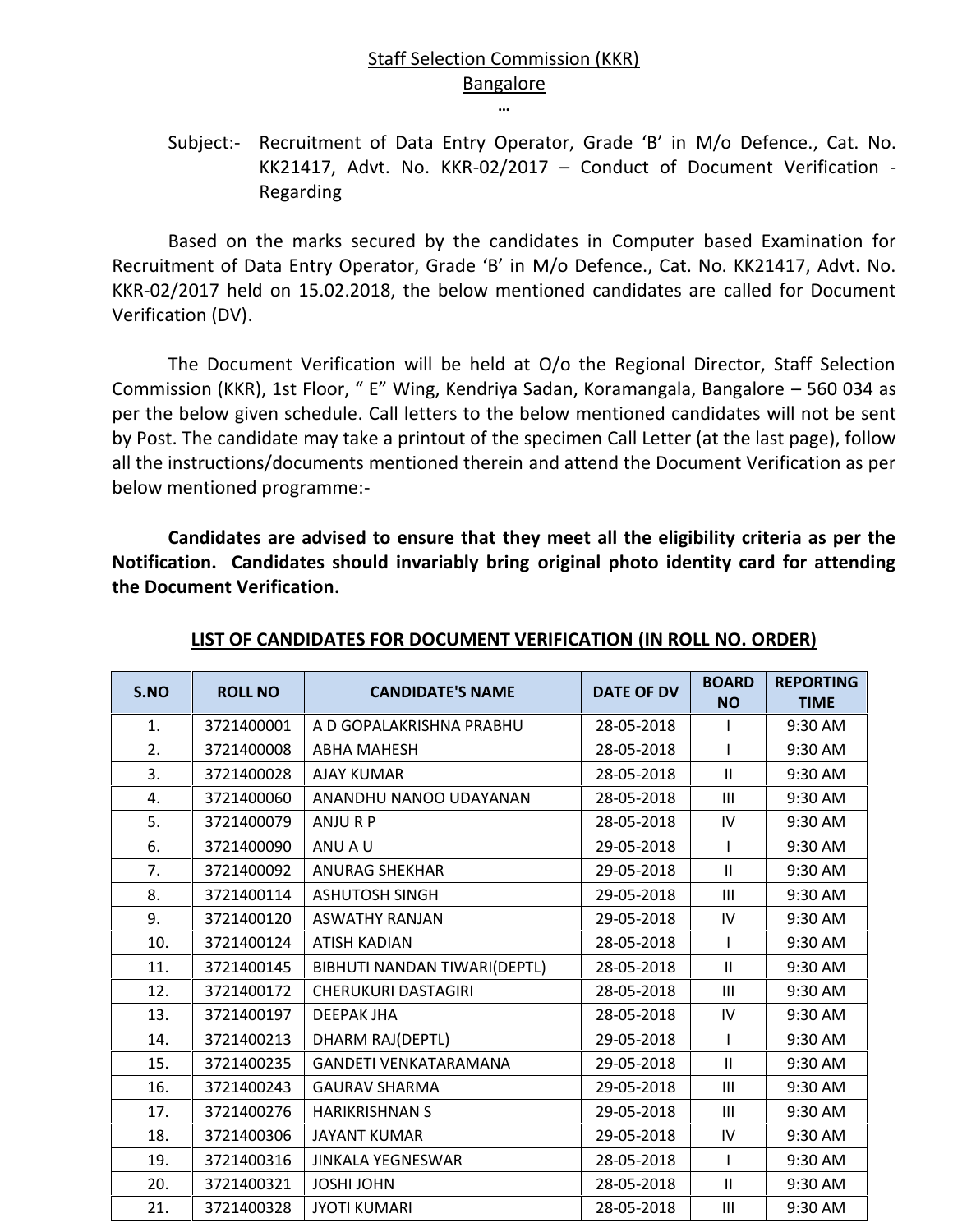| S.NO | <b>ROLL NO</b> | <b>CANDIDATE'S NAME</b>      | DATE OF DV | <b>BOARD</b>   | <b>REPORTING</b> |
|------|----------------|------------------------------|------------|----------------|------------------|
|      |                |                              |            | <b>NO</b>      | <b>TIME</b>      |
| 22.  | 3721400348     | KANUKUNTLA NIKHIL            | 28-05-2018 | IV             | 9:30 AM          |
| 23.  | 3721400352     | KARTHIKA JAYAPRAKASH         | 29-05-2018 | $\mathbf{I}$   | 9:30 AM          |
| 24.  | 3721400355     | KARTIK YADAV                 | 29-05-2018 |                | 9:30 AM          |
| 25.  | 3721400360     | <b>KAVITA KUMARI</b>         | 29-05-2018 | $\mathbf{II}$  | 9:30 AM          |
| 26.  | 3721400375     | <b>KIRTESH</b>               | 29-05-2018 | III            | 9:30 AM          |
| 27.  | 3721400400     | <b>KUMAR ADITYA</b>          | 29-05-2018 | IV             | 9:30 AM          |
| 28.  | 3721400401     | KUMAR HIMANSHU VIMAL         | 28-05-2018 |                | 9:30 AM          |
| 29.  | 3721400445     | <b>MANISH KUMAR</b>          | 28-05-2018 | $\mathbf{II}$  | 9:30 AM          |
| 30.  | 3721400500     | MUNGALE ROHIT RAMESH (DEPTL) | 28-05-2018 | $\mathbf{II}$  | 9:30 AM          |
| 31.  | 3721400502     | MURALIDHAR BADURI            | 28-05-2018 | Ш              | 9:30 AM          |
| 32.  | 3721400518     | <b>NARESH KAPPALA</b>        | 28-05-2018 | IV             | 9:30 AM          |
| 33.  | 3721400520     | <b>NAVEEN B</b>              | 29-05-2018 |                | 9:30 AM          |
| 34.  | 3721400528     | NEELAMSETTI APPALARAJU       | 29-05-2018 | $\mathbf{II}$  | 9:30 AM          |
| 35.  | 3721400552     | <b>NOWELE HARISH</b>         | 29-05-2018 | III            | 9:30 AM          |
| 36.  | 3721400553     | <b>OMKAR NATH VATS</b>       | 29-05-2018 | IV             | 9:30 AM          |
| 37.  | 3721400554     | P C CHANDRASEKHARA RAO       | 28-05-2018 |                | 9:30 AM          |
| 38.  | 3721400591     | PRABHAT RANJAN KUMAR         | 28-05-2018 | $\mathbf{II}$  | 9:30 AM          |
| 39.  | 3721400598     | PRAMOD KUMAR                 | 28-05-2018 | Ш              | 9:30 AM          |
| 40.  | 3721400610     | PREM CHAND                   | 28-05-2018 | IV             | 9:30 AM          |
| 41.  | 3721400611     | PREMJEET KUMAR               | 29-05-2018 |                | 9:30 AM          |
| 42.  | 3721400628     | <b>PUNEET MALIK</b>          | 29-05-2018 | $\mathbf{II}$  | 9:30 AM          |
| 43.  | 3721400643     | RAJENDRA KUMAR PRAJAPATI     | 29-05-2018 | Ш              | 9:30 AM          |
| 44.  | 3721400661     | RAMACHANDRA SAHU             | 29-05-2018 | IV             | 9:30 AM          |
| 45.  | 3721400671     | RANJANA V                    | 29-05-2018 | IV             | 9:30 AM          |
| 46.  | 3721400672     | RANJANAGUDI NAVEEN           | 28-05-2018 |                | 9:30 AM          |
| 47.  | 3721400711     | <b>ROHIT RANJAN</b>          | 28-05-2018 | $\mathbf{II}$  | 9:30 AM          |
| 48.  | 3721400743     | SANGEETHA J CHANDRAN         | 28-05-2018 | Ш              | 9:30 AM          |
| 49.  | 3721400752     | SARDAR DEEPAK SINGH          | 28-05-2018 | IV             | 9:30 AM          |
| 50.  | 3721400797     | SIDDI SREENIVAS              | 29-05-2018 |                | 9:30 AM          |
| 51.  | 3721400803     | SIRIVARAM PHANINDRANATH      | 29-05-2018 |                | 9:30 AM          |
| 52.  | 3721400828     | <b>SUBHIPN</b>               | 29-05-2018 | $\mathbf{II}$  | 9:30 AM          |
| 53.  | 3721400839     | <b>SUMIT SUMAN</b>           | 29-05-2018 | $\mathbf{III}$ | 9:30 AM          |
| 54.  | 3721400854     | <b>SUSHANT KUMAR GUPTA</b>   | 29-05-2018 | IV             | 9:30 AM          |
| 55.  | 3721400858     | SWADESH SINGH                | 28-05-2018 |                | 9:30 AM          |
| 56.  | 3721400890     | V JYOTSNA                    | 28-05-2018 | $\mathbf{II}$  | 9:30 AM          |
| 57.  | 3721400901     | VANJULA KANNAM NAIDU         | 28-05-2018 | Ш              | 9:30 AM          |
| 58.  | 3721400909     | VEPALIGARI USHAVARDHAN       | 28-05-2018 | IV             | 9:30 AM          |
| 59.  | 3721400917     | <b>VIJAYRAJ V</b>            | 28-05-2018 | IV             | 9:30 AM          |
| 60.  | 3721400920     | <b>VIKAS KUMAR GUPTA</b>     | 29-05-2018 | Ш.             | 9:30 AM          |
| 61.  | 3721400950     | YASODHANA RAGHAVENDRA SINGH  | 29-05-2018 | $\mathbf{II}$  | 9:30 AM          |

## **SPECIMEN CALL LETTER**

**See Next Page**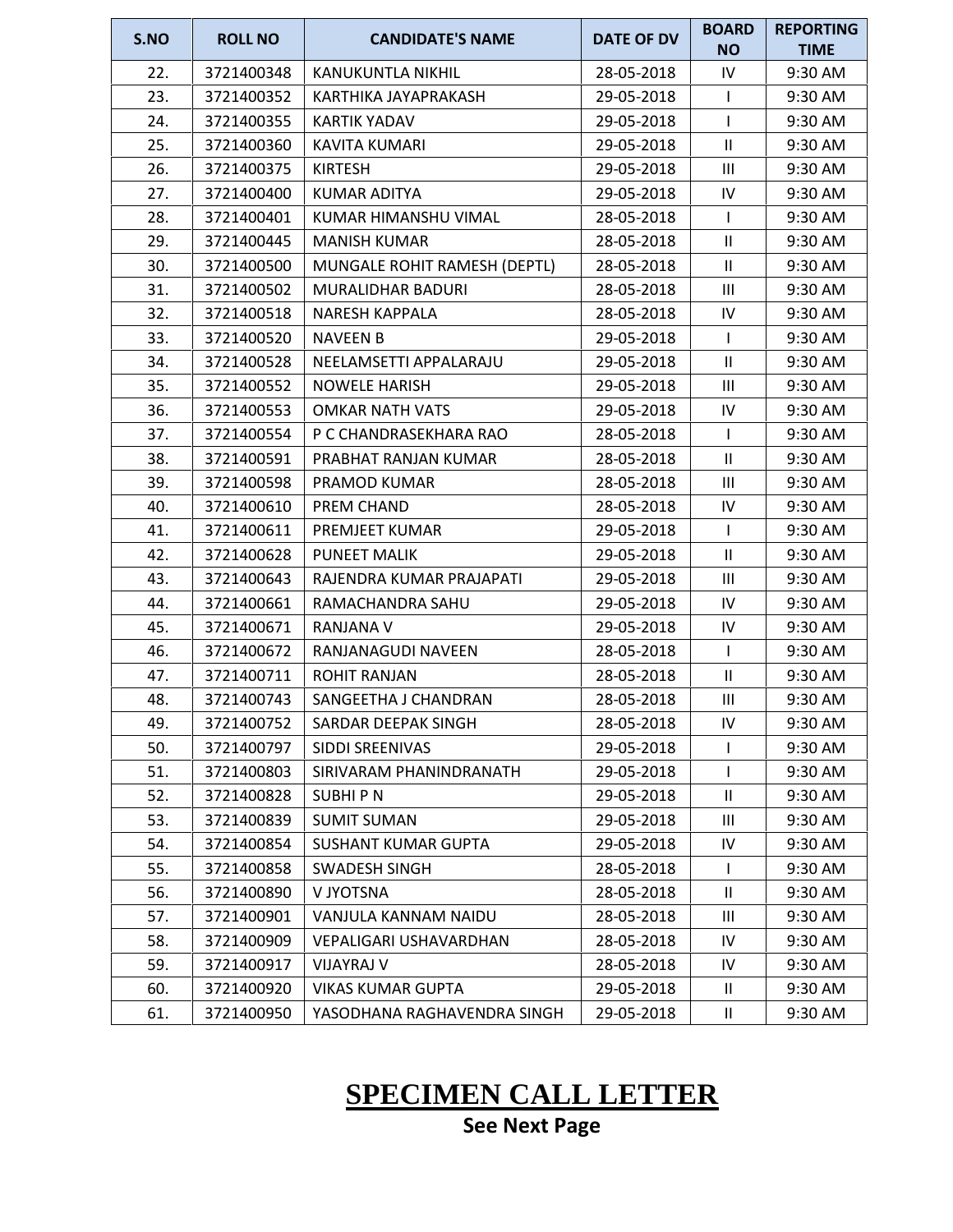

कर्मचारी चयन आयोग, (कर्नाटक-केरल क्षेत्र) प्रथम तल ई-विंग, केंद्रीय सदन, कोरमंगला, बेंगलर- 560 034 Staff Selection Commission (Karnataka – Kerala Region) First Floor, 'E' Wing, Kendriya Sadan Koramangala, Bangalore – 560 034 दूरभाष/PHONE: 080-25502520 / 9483862020



सं0/No.I.700001/22/2018-Int 2010 कर कार्यक्रम कर विलांक /Dated 17th May, 2018

To

As per the above list.

/ /Subject: Recruitment of Data Entry Operator, Grade 'B' in M/o Defence., Cat. No. KK21417, Advt. No. KKR-02/2017 – Conduct of Document Verification - Regarding

प्रिय अभ्यर्थी, / Dear candidate,

With reference to your candidature for the above mentioned recruitment, I am to advise you to present yourself for Document Verification as per the above schedule at the O/o the Regional Director, Staff Selection Commission (KKR), 1st Floor, " E" Wing, Kendriya Sadan, Koramangala, Bangalore – 560 034.

2. Based on the marks secured by the candidates in Computer based Examination for Recruitment of various Selection Posts held on 15.02.2018, the qualified candidates are called for Document Verification.

3. Formula applicable for conversion of CGPA into percentage of marks is: 9.5 X CGPA, if percentage of marks is not indicated in the Mark list. You should bring this Call Letter along with the following documents in original and also one self-attested copy thereof, for verification and record, respectively:-

- (i) Matriculation / High School/Higher Secondary School / equivalent certificate, issued by the State/Central Education Board and NOT by the Principal/Headmaster of the School/Institution where studied, showing your date of birth (in Christian Era).
- (ii) All other certificates i.e., Degree/Masters' Degree/Diploma/Experience etc., in support of your educational /technical/professional qualifications and subjects studied at various levels and mark sheets pertaining to all the years of each course indicating the subjects studied in each year.
- (iii) In case you are appearing as a Departmental candidate, necessary certificate in support of qualifying period of service / NOC from the Department concerned.

**P.T.O.**